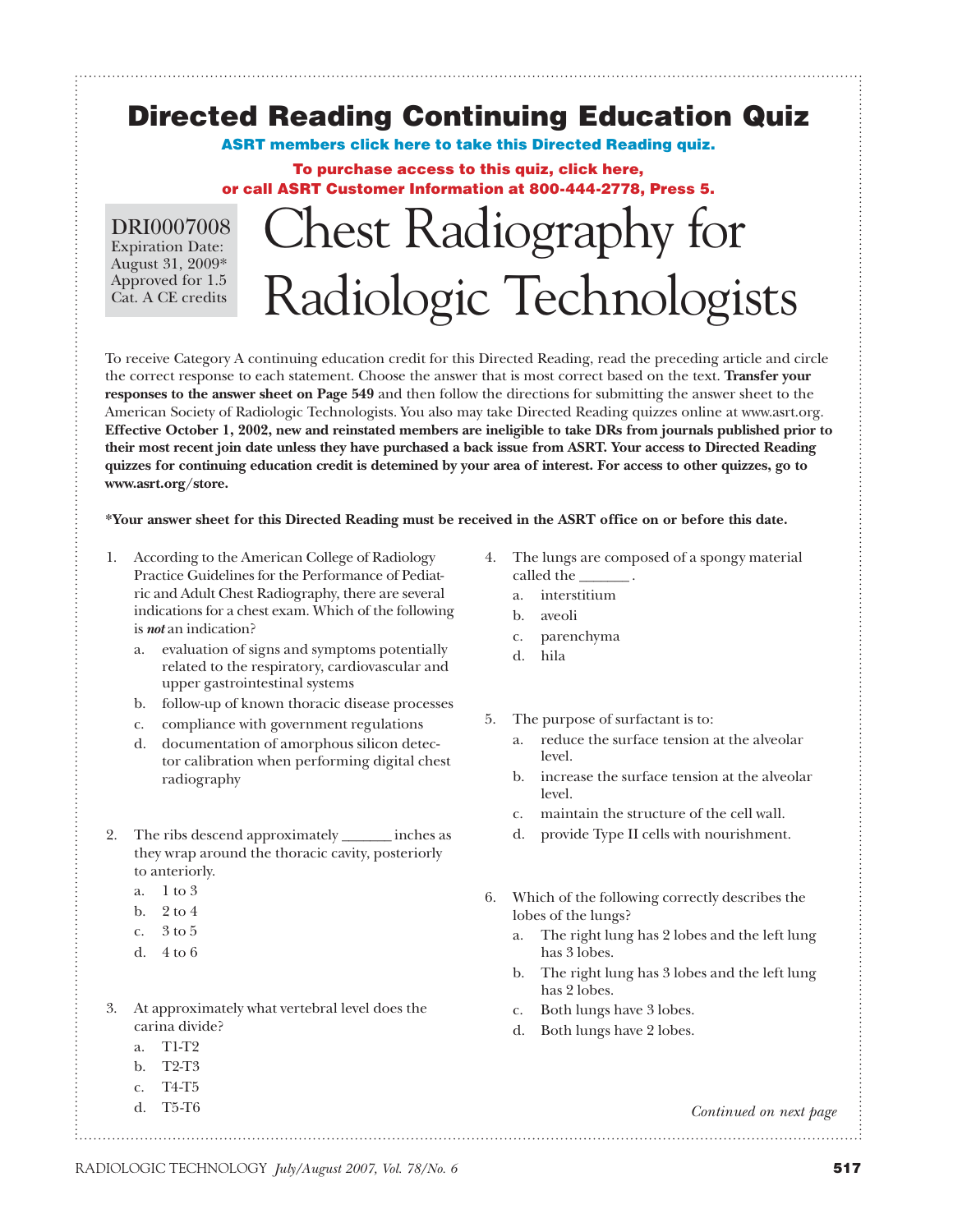### **Directed Reading Continuing Education Quiz**

- 7. Which of the following statements are true regarding body piercings?
	- 1. Some body piercings cannot be removed because they have been welded closed.
	- 2. Removing a recent body piercing can result in closure of the piercing.
	- 3. The decision to remove a piercing should rest with the patient.
		- a. 1 and 2
		- b. 1 and 3
		- $c. 2$  and 3
		- d. 1, 2 and 3
- 8. It has been estimated that in many medical centers up to \_\_\_\_\_\_\_ % of all chest radiographs are performed with a portable x-ray machine.
	- a. 40
	- b. 50
	- c. 60
	- d. 70
- 9. Chest radiographs should be centered to T7 because this vertebral level correlates to the center of the chest. On the average woman, T7 is \_\_\_\_\_\_\_ inches inferior to the vertebra prominens; on the average man, T7 is \_\_\_\_\_\_\_ inches inferior to the vertebra prominens.
	- a. 4, 5
	- b. 5, 6
	- c. 7, 8
	- d. 8, 9
- 10. Whenever possible, a portable chest radiograph should be performed in  $a(n)$  \_\_\_\_\_\_\_ position.
	- a. supine
	- b. decubitus
	- c. lordotic
	- d. erect
- 11. In their study, Marik and Janower found that \_\_\_\_\_\_\_ % of intubated patients and \_\_\_\_\_\_\_ % of nonintubated patients in the ICU had modifications in treatment based on results of daily chest radiographs.
	- a. 46, 10 b. 56, 15
	- c. 66, 25
	- d. 76, 30
	-
- 12. Which of the following best describes situs inversus?
	- a. The lungs are filled with exudates.
	- b. The heart is large and a silhouette sign is evident.
	- c. The chest anatomy is a mirror image of normal.
	- d. The apices are consolidated.
- 13. On a correctly exposed radiograph of the chest, the pulmonary blood vessels should be visualized to the distal \_\_\_\_\_\_\_\_ of the peripheral lung fields.
	- a. one-quarter
	- b. one-third
	- c. one-half
	- d. two-thirds
- 14. When evaluating a frontal chest radiograph for rotation, the medial ends of the clavicles should appear equidistant from the spinous processes of the thoracic vertebrae. Variation of more than \_\_\_\_\_\_\_ cm could affect the appearance of the lung.
	- a. one-quarter
	- b. one-half
	- c. three-quarters
	- d. 1
- 15. How much rotation is acceptable on a lateral image of the chest?
	- a. one-eighth to one-quarter inch
	- b. one-quarter to one-half inch
	- c. three-eighths to five-eighths inch
	- d. No rotation is acceptable.

*Continued on next page*